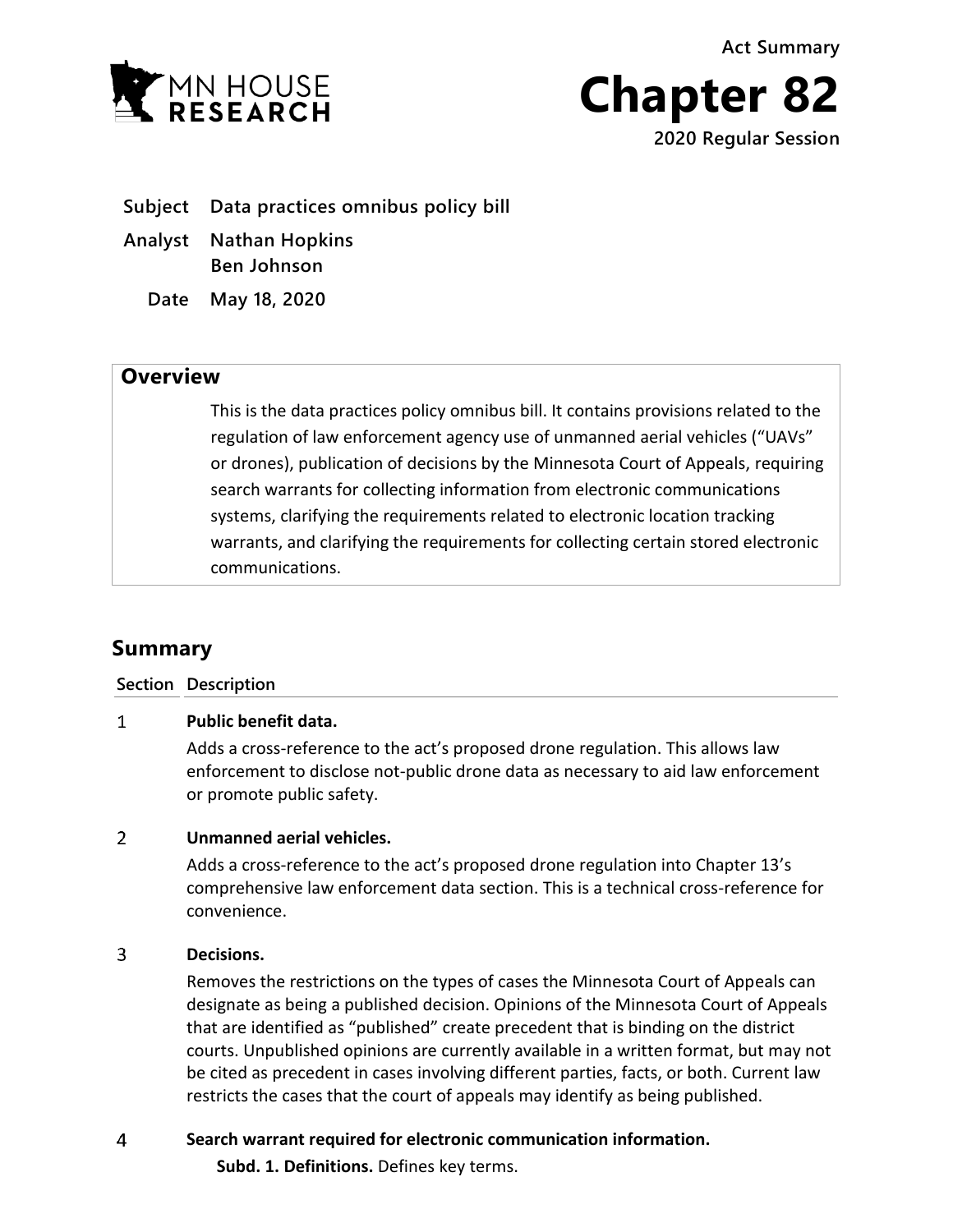**Subd. 2. Warrant required; exceptions.** Requires a government entity to obtain a search warrant in order to require disclosure of ECI. The warrant requirement does not apply if the government entity has "valid consent" or if certain "exigent circumstances" exist.

**Subd. 3. Notice to subject.** Requires a government entity that accesses ECI to provide notice to the "subject of the information" pursuant to subdivision 4 and the general service of search warrant requirement.

**Subd. 4. Notice; temporary nondisclosure of search warrant.** Requires the courts to notify individuals named in an ECI warrant, but allows the warrant to remain confidential (so that no notice will be given) in certain circumstances. Even if an ECI warrant remains confidential, however, it must be made public if the evidence from the warrant is used in a criminal proceeding.

**Subd. 5. Reports.** Requires reporting by the state court administrator on ECI warrants issued by the courts.

### 5 **Use of unmanned aerial vehicles.**

**Subd. 1. Application; definitions.** Provides that this section governs UAV data collected, created, or maintained by a law enforcement agency only. For government entities other than a law enforcement agency, the general provisions of Chapter 13 control treatment of any UAV data. Also defines key terms.

**Subd. 2. Use of unmanned aerial vehicles limited.** Requires a law enforcement agency to get a court-issued search warrant in order to operate a UAV, unless one of the exceptions in subdivision 3 applies.

**Subd. 3. Authorized use.** Allows a law enforcement agency to operate a UAV *without* a search warrant in the nine enumerated circumstances.

**Subd. 4. Limitations on use.** Sets out certain general restrictions on law enforcement use of drones.

**Subd. 5. Documentation required.** Requires a law enforcement agency to create detailed documentation each time it uses a UAV.

**Subd. 6. Data classification; retention.** Classifies data collected by a UAV as private or nonpublic, subject to the enumerated provisions in paragraph (a). Exempts UAV data collection by law enforcement from chapter 13's Tennessen warning provision. Requires UAV data to be deleted within seven days unless the data is part of an ongoing criminal investigation.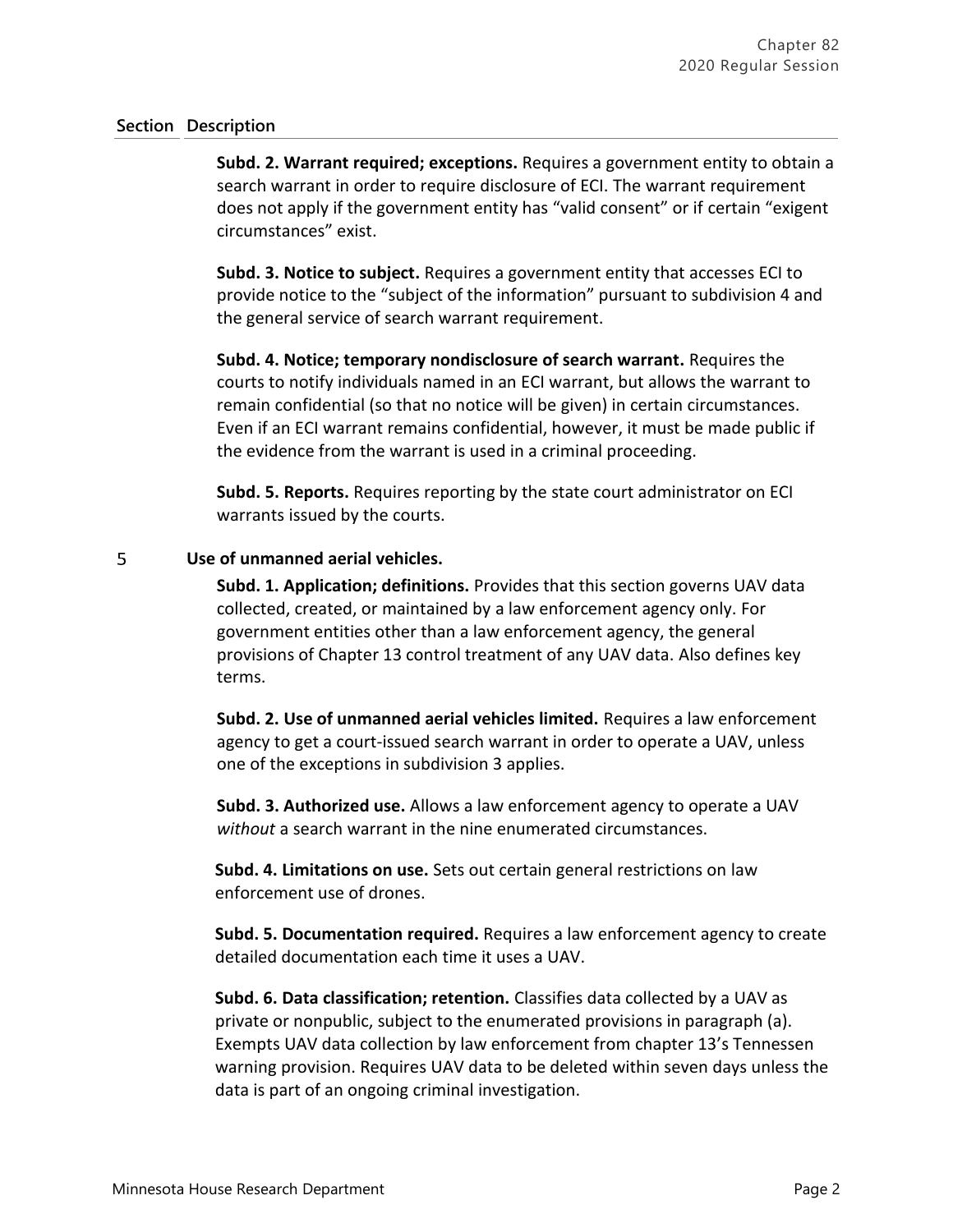**Subd. 7. Evidence.** Provides that data collected in violation of this section may not be used as evidence in a proceeding against the data's subject.

**Subd. 8. Remedies.** Provides a private right of action for individuals aggrieved by a violation of this section. This private right of action is in addition to the other civil and administrative remedies available under Chapter 13.

**Subd. 9. Public comment.** Requires a law enforcement agency to provide an opportunity for public comment before it purchases or uses a UAV. Directs the agency to accept comments submitted electronically or by mail. Requires the governing body with jurisdiction over the budget of a local law enforcement agency to provide an opportunity for public comment at a regularly scheduled meeting.

**Subd. 10. Written policies required.** Requires a law enforcement agency that uses a UAV to establish a policy governing UAV usage by February 15, 2021, and to make that policy publicly available.

**Subd. 11. Notice; disclosure of warrant.** Requires the courts to notify individuals who have been the subject of a UAV warrant, but allows the warrant to remain confidential (so that no notice will be given) in certain circumstances. Even if a UAV warrant remains confidential, however, it must be made public if the evidence from the warrant is used in a criminal proceeding.

**Subd. 12. Reporting.** Requires reporting by law enforcement on UAV use. Requires reporting by the state court administrator on UAV warrants.

### 6 **Application and orders.**

Amends the statute concerning the sealing and disclosure of a warrant for wire, electronic, or oral communications to distinguish and exempt location-tracking warrants from these general requirements.

### $\overline{7}$ **Exceptions.**

Adds a new exception within an existing section of chapter 626A that provides for penalties when a person unlawfully accesses stored communications. This provides that actions authorized by section 4 of the act would not be prohibited under chapter 626A.

### 8 **Exceptions.**

Adds a new exception within an existing section of chapter 626A that prohibits certain disclosures of the contents of electronic communications. This provides that actions authorized by section 4 of the act would not be prohibited under chapter 626A.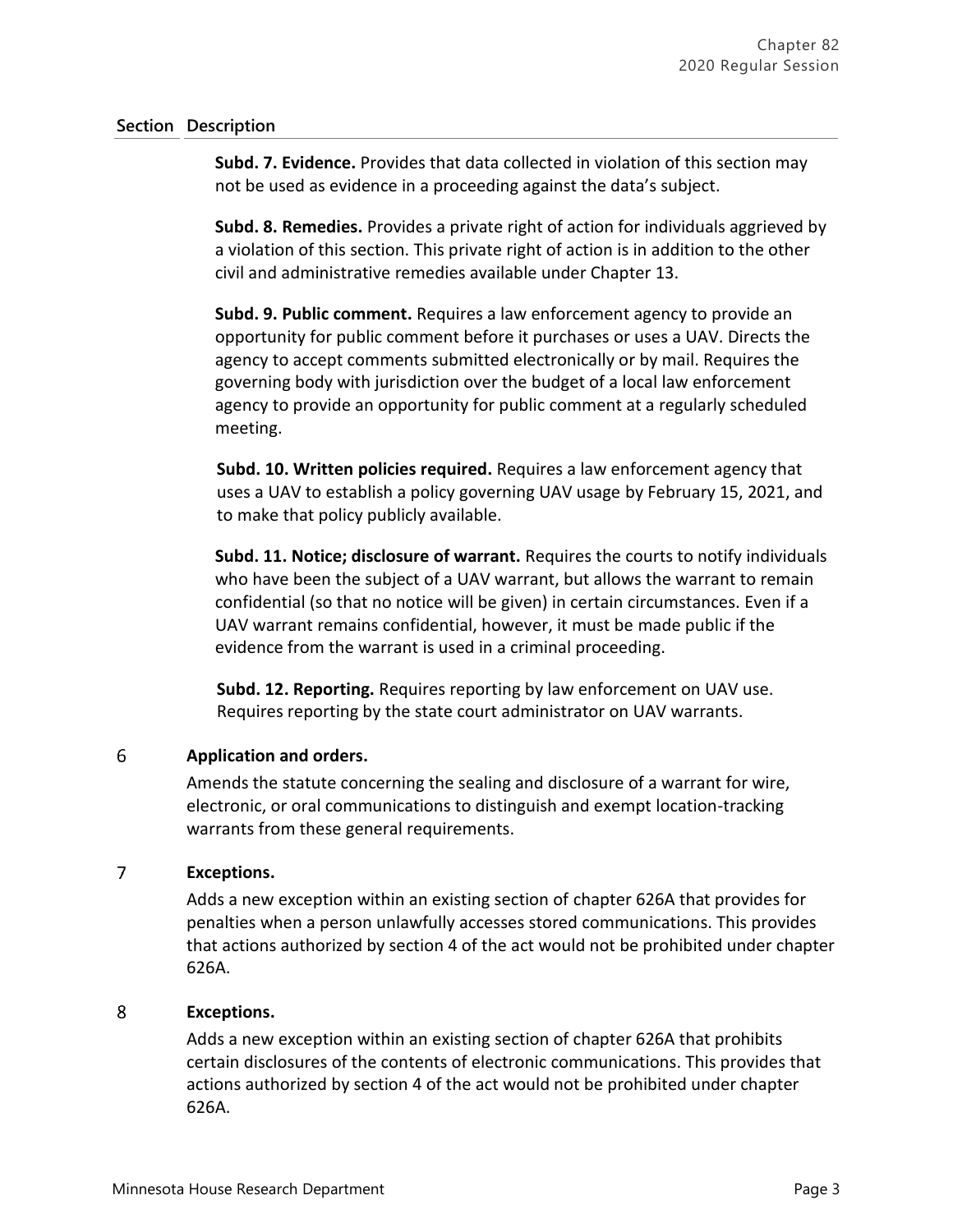9 **Records concerning electronic communication service or remote computing service.** In chapter 626A, removes cross-references to parts of existing law that are repealed in section 18 of the act.

#### 10 **Requirements for court order.**

In chapter 626A, removes cross-references to parts of existing law that are repealed in section 18 of the act.

#### 11 **No cause of action against a provider disclosing certain information.**

Adds a new reference within an existing subdivision of a section of chapter 626A that shields an electronic communication service provider from liability for disclosing information to a governmental entity. This provides that service providers are also shielded from liability for complying with a warrant issued under section 4 of the act.

#### 12 **Payment.**

In chapter 626A, removes cross-references to parts of existing law that are repealed in section 18 of the act.

### 13 **Nondisclosure of existence of pen register, trap and trace device, or mobile tracking device.**

Amends the statute concerning the sealing of a warrant for a pen register, trap-andtrace device, or mobile tracking device to distinguish and exempt location-tracking warrants from these requirements.

### 14 **Definitions.**

Defines "unique identifier" as any numeric or alphanumeric string that is associated with a single entity or account within a given electronic communication application or service.

### 15 **Tracking warrant required for location information.**

Permits the use of a tracking warrant or the applicable exceptions to obtain information on a unique identifier.

### 16 **Time period and extensions.**

Makes a conforming change based on changes to the law governing location tracking warrants.

### 17 **Report concerning collection of location information.**

Makes a conforming change based on changes to the law governing location tracking warrants.